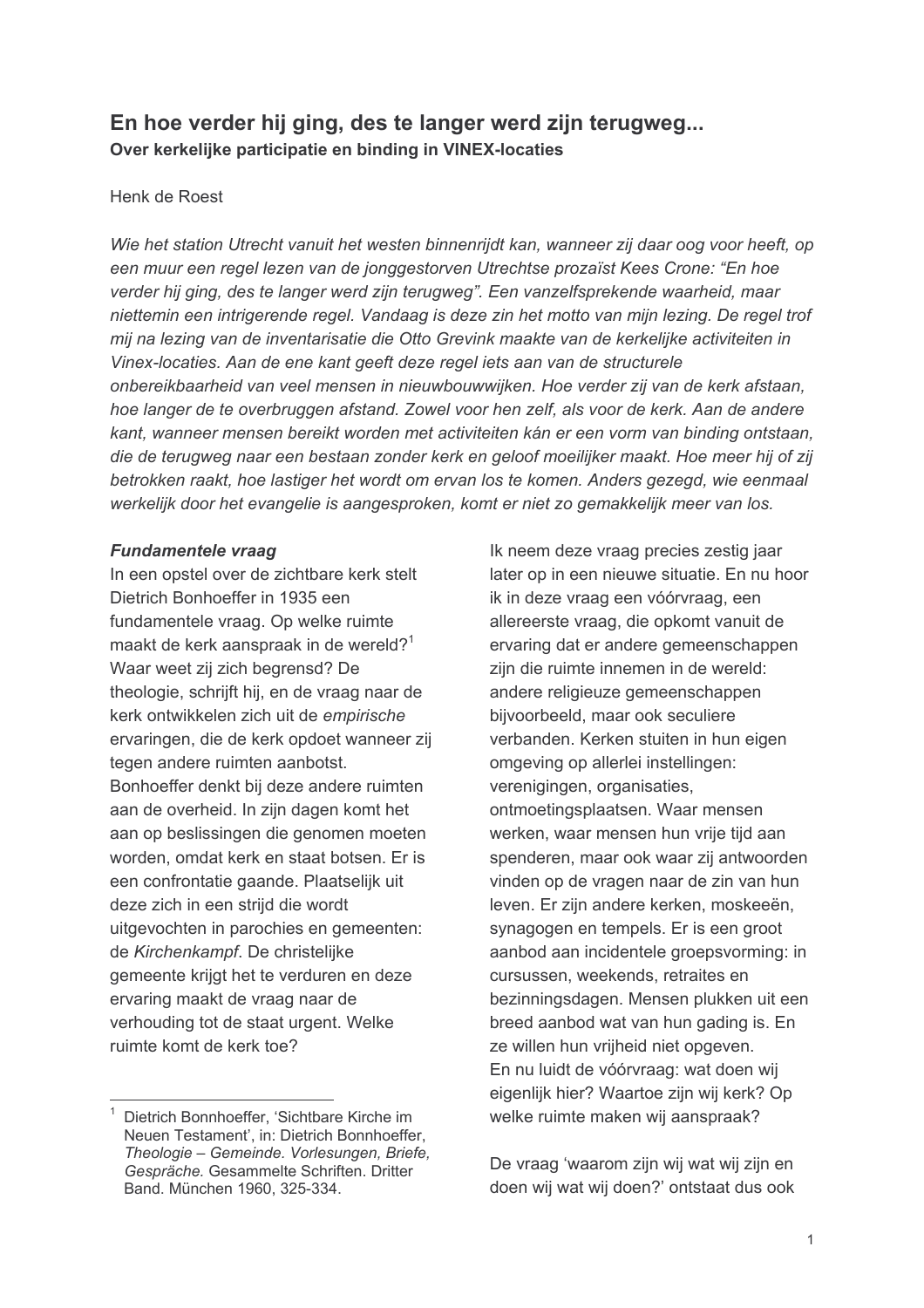op het moment, dat een christelijke geloofsgemeenschap in wording, zich haar grenzen bewust wordt. In een nieuwe woonwijk dingen meerdere verenigingen om de gunst van de nieuwe bewoners. Wanneer een kerk stuit op haar grenzen, en dat is in een Vinex-locatie heb ik de indruk meermalen het geval, rijst de vraag naar haar oorsprong. Waartoe is het allemaal begonnen? Wat is onze raison d' être, de reden van ons bestaan? Wat hebben wij te vertellen? Of hebben wij op de keper beschouwd niet zo veel meer te vertellen?

Bonhoeffer merkt op, dat de kerk door de Geest is ontstaan. Dat klinkt weinig spectaculair. Ik interpreteer deze opmerking echter zo, dat het nooit vanzelf spreekt, dat er een kerk is die ruimte inneemt in de wereld. Haar werkelijkheid is een door Gods Geest mogelijk gemaakte realiteit, maar daarmee hangt haar bestaan – en dus ook haar toekomst – metaforisch gesproken in de lucht. Zij is per definitie fragiel. De kerk is er, in allerlei verschillende vormgevingen, en tegelijkertijd is haar werkelijkheidsgrond dynamisch, beweeglijk, nooit vast en zeker. Zij komt op en verdwijnt weer. Zij bloeit in deze of gene streek, en dan is er weer verval. Zij groeit, neemt meer en meer ruimte in, en anderen komen haar voortdurend tegen. En zij krimpt. Anderen nemen haar nog slechts af en toe waar: kijk, de kerk is er ook nog! Bonhoeffer onderstreept het fundamentele belang om de kerk niet in eerste instantie als een groep, of als een vereniging te beschouwen. De Geest schept - in verwachting én vervulling (!) - een geloofsgemeenschap, creëert ruimte voor een gemeenschap in de wereld. En dus geldt ook het omgekeerde. Waar zij niet langer waait, waar geen verlangen naar nieuwe inspiratie (meer) is, en waar bezieling ook niet meer wordt verwacht. daar houdt het uiteindelijk op.

Ik zet het punt van Bonhoeffer nog wat sterker aan.

De vraag naar de reden van het bestaan van christelijke geloofsgemeenschappen en naar de inhoud van wat zij te zeggen hebben hangt samen met haar begin. Als niet gebeurd was wat toen plaatsvond, was de boodschap van Jezus niet verspreid, waren er nu geen groothuisbezoeken, straatgesprekken, kerngroepen, opfriscursussen, maaltijden, kerkdiensten of vieringen, geen pastoraat, geen moreel beraad. Er waren geen christelijke rituelen en symbolen. Geen kleine kerken en geen kathedralen. Geen wereldwijde christelijke beweging. Geen christelijke toekomstverwachting voor de aarde. Wat komen christelijke geloofsgemeenschappen eigenlijk in de wereld doen?

### Oorsprong van de kerk

Christenen vormden in de beginjaren nieuw sociale verbanden, die uit hooguit enkele tientallen leden bestonden. Kleine groepjes volgelingen van Jezus bestonden reeds in Galilea voor Jezus' dood, en later vormde zich in Jeruzalem een groep die regelmatig bijeenkwam. Aan het eind van de jaren dertig van de eerste eeuw vond de geboorte plaats van een christelijke gemeente in Antiochië. Er vormde zich in de Grieks-Romeinse wereld een nieuwe beweging in de samenleving, die aangeduid werd als 'christenen' (christianoi, Hand. 11, 26). Het waren groepen, die elkaar met een bepaalde frequentie begonnen op te zoeken. Wat al deze groepen met elkaar gemeen hadden was een vurig verlangen naar het Koninkrijk van God en 'wachten op Jezus' (1), een overtuiging dat de heerschappij van God in het optreden van Jezus was begonnen (2), het dopen van nieuwe leden als een inwijdingsritueel (3), en een traditie om op periodieke tijden samen te komen voor de avondmaaltijd (4). De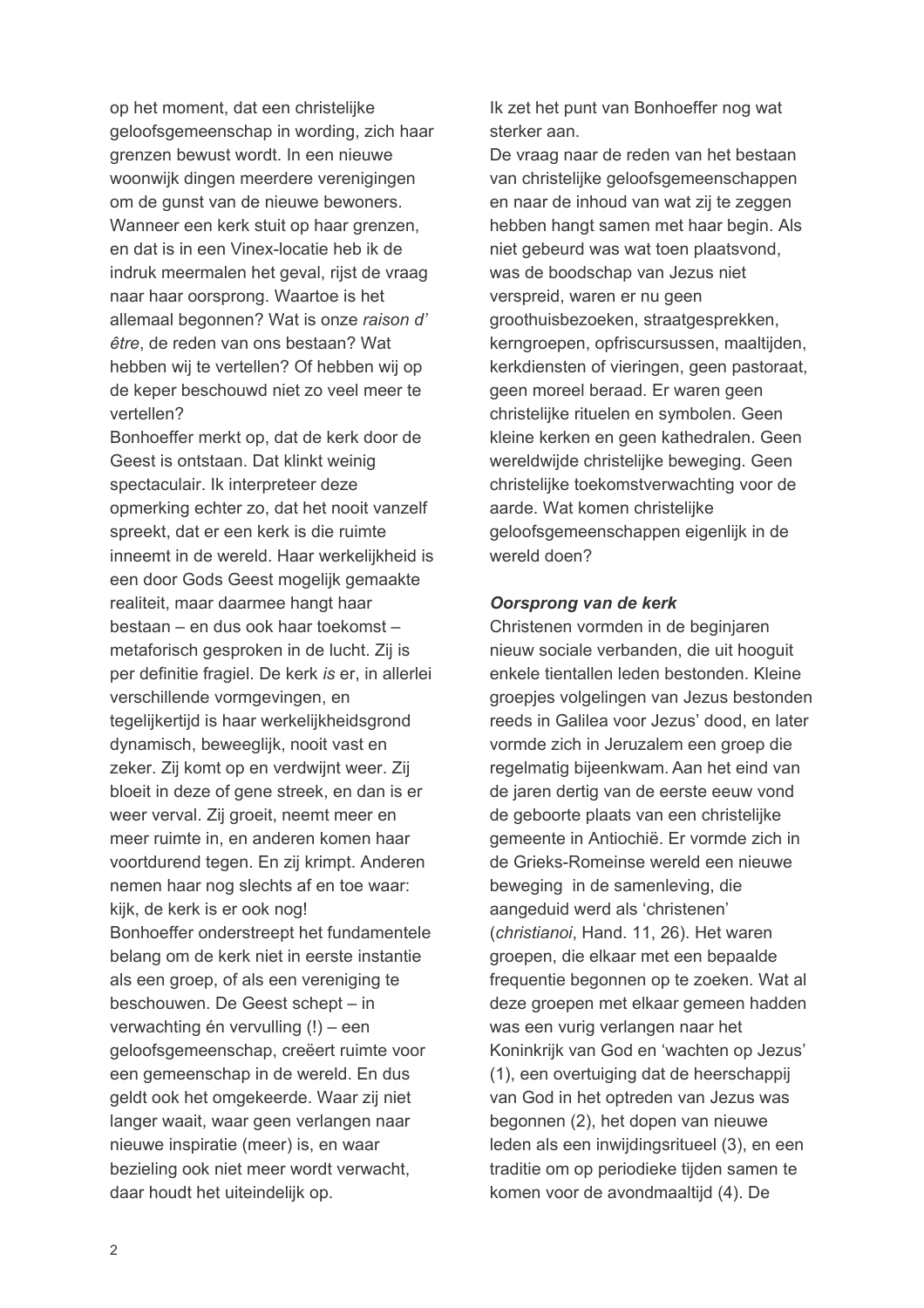kernactiviteit van de geloofsgemeenschap was de maaltijd, waar brood werd gebroken en gegeten, wijn werd gedronken, gebeden, gesproken en gezongen. Christen zijn was regelmatig samen eten, met samenzang en onderlinge bevestiging van elkaars geloof. In de eerste en de tweede eeuw bestond een geloofsgemeenschap uit ten hoogste enkele tientallen leden: 'De gezamenlijke gemeentemaaltijd en de ruimte waarin deze plaats had stelden hun grenzen aan het ledental.' In het jaar 100 schat men dat ruim 7500 personen christenen waren, ongeveer 0.01 procent van de bevolking van het Romeinse Rijk.

Dit is het wetenschappelijk beeld, dat Nieuwtestamentici reconstrueren. Ten aanzien van het ontstaan van de eerste christelijke gemeenten ontstond binnen de zich ontwikkelende kerk een echter ook een geheel eigen traditie. Een binnenkerkelijke compositie aangaande de eerste momenten van de kerk, die we vooral terugvinden in de Handelingen van de Apostelen. En het is de visie en het eigen zelfverstaan dat hierin naar voren komt, dat ik in de vraag naar de bestaansgrond van de kerk wil vasthouden. Lucas probeert een beeld te geven van het essentiële. Hij wil een boodschap verkondigen. Wat blijkt? In een diepe verwondering om het bestaan en de groei van de ecclesia schetst hij rond het jaar 80 haar oorsprong in het verlangen naar God, naar Jezus Christus én in de collectieve ondervinding van de werking van de Geest die van hen uitgaat. De kern van een christelijke geloofsgemeenschap ligt buiten haar én - krachtens de belofte in haar. Haar bestaan spreekt niet vanzelf. Voor het binnenkerkelijk zelfverstaan is de verwondering om de kerk en de dankbaarheid dat er een geloofsgemeenschap is essentieel. Hoe ambivalent de verhouding van mensen ten

opzichte van de kerk ook kan zijn, zij wordt gezien als een Godsgeschenk. Naar de beschrijving van Lucas is zij dat vooral, wanneer zij wordt ervaren als feestelijk én aanstekelijk. Dan is er de ervaring van een zichtbare gemeenschap als genade. De kern van de christelijke geloofsgemeenschap is hierdoor blijvend excentrisch. Zij heeft haar centrum, haar kern, haar midden, altijd – en principieel – buiten zichzelf. Derhalve, wanneer zij dichtbij haar kern is, is zij even buiten zichzelf. In haar feesten, bijvoorbeeld, kan zij zichzelf verliezen. Momenten van enthousiasme, wanneer zij zich richt tot God in gebed en zang komen haar niet vreemd voor.

Het is dus niet een gedeeld gevoel dat gemeenschap schept. Niet een gezamenlijk besef van het delen van fundamentele normen en waarden. En geen gemeenschappelijke, abstracte waarheid. Niet een gevoel, niet een ethiek. niet een overtuiging komt tot al deze mannen en vrouwen. Zelfs niet een ideaal. Maar de persoon van Christus komt hun aanwaaien. Deze oergeloofsgemeenschap krijgt haar energie volgens Lucas door de Geest die van Christus uitgaat. Deze mannen en vrouwen brengen geen opdracht over om zus of zo te leven, of een of andere nieuwe leer, of een antwoord op de vraag naar de zin van het leven, maar een persoon. Zij communiceren de persoon van Jezus Christus. Zij 'vergemeenschappelijken' Jezus Christus. De Geest van Christus is de conditio sine qua non van het christenzijn. Ten slotte, het betreden van deze 'Jezusruimte' (Benoit Standaert) wekt op een waarneembare manier een verlangen om ook anderen hierin te laten delen. De groep mannen en vrouwen die door Hem wordt geraakt, weet zich doorgestuurd naar de wereld. We zien een wens om anderen deelgenoot te maken. Het lijkt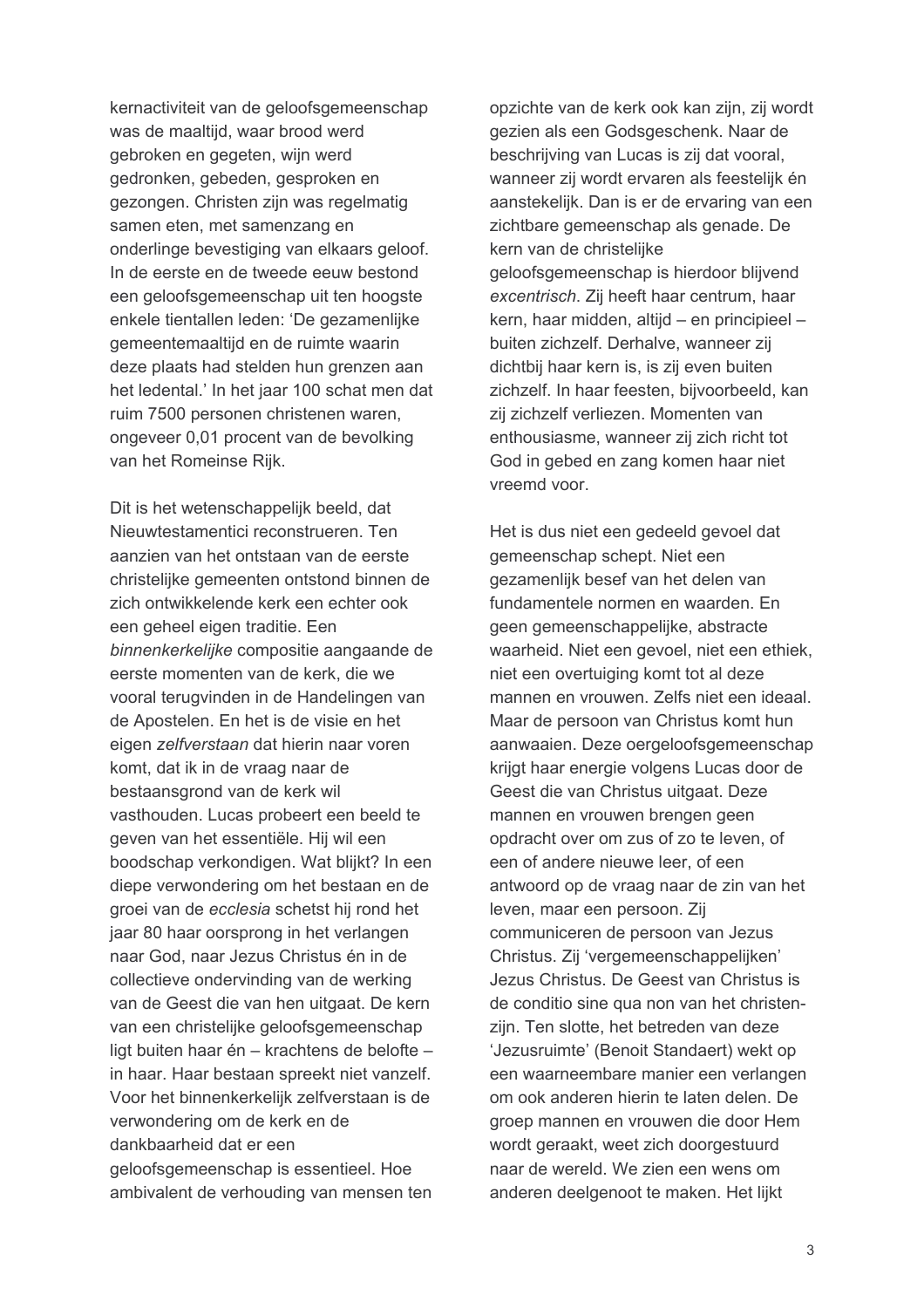zelfs zo, dat het evangelie hun huns ondanks uit hun mond ontsnapt. Het evangelie neemt hen mee over de grenzen van hun bevattingsvermogen en over de grenzen van de taal. Het begint te 'stromen'. Zij voelen zich geroepen om met mensen in gesprek te gaan.

De fundamentele vraag die ik vandaag wil stellen luidt:

wat is de bestaansreden van de geloofsgemeenschap in de Vinex-locatie? Op welke ruimte wordt aanspraak gemaakt en wat kom je er eigenlijk doen? Wat heeft de kerk eigenlijk te zoeken? En welke kerkvorm past daarbii?

Het gaat er mij om, dat er opnieuw enige verwondering ontstaat. Niet over de activiteiten en wat er allemaal wordt gedaan, maar over het zijn van een geloofsgemeenschap. Dat er een gemeenschap is en dat zij het waard is, los van haar betekenis voor de communicatie van het evangelie, om in zichzelf gewaardeerd én bemind te worden. Er valt veel op de eerste christelijke gemeenten aan te merken, maar er is een liefde voor de kerk bespeurbaar. Het is deze liefde die ik overigens ook terugvind bij Bonhoeffer. Ik kom daarmee tot miin eerste stelling: 'Houden van de kerk' kan een belangrijk element zijn in de motivatie om in een geloofsgemeenschap te participeren. Voor kerkopbouw zijn momenten nodig, waarin de kerk op afstand wordt gezet, teneinde haar als fenomeen op zich te beschouwen.

Het 'zijn' van de geloofsgemeenschap zelf. vraagt om aparte aandacht. In het schenken van tijd en aandacht aan de geloofsgemeenschap als zodanig, kan verwondering ontstaan, dat zij er is. In gesprekken over een geloofsgemeenschap is nodig dat niet

alleen wordt gelet op haar functie of haar doel, maar dat zij het waard is om als een wonderlijk verschijnsel te worden bekeken. Zij dient zélf als vreemd te worden ervaren, ontkoppeld te worden uit het vanzelfsprekende, teneinde haar, ondanks alle ambivalenties, lief te krijgen. Wanneer deze liefde deel gaat uitmaken van de motivatie om in haar te participeren krijgt de motivationele structuur, evenals in de relatie tot Christus en zijn boodschap van de verzoening en het Koninkrijk, een allocentrische kern. Er is dan sprake van een spiritualiteit, die behalve op God of op Jezus óók op de kerk zelf betrekking heeft... Het brengt mij terug bij het begin. hoe meer jemand is aangesproken, hoe moeilijker hij of zij ervan loskomt. Het ging immers om kerkelijke participatie en binding. Genoeg nu echter even wat bijbel en theologie betreft. Want de empirie is er ook nog. We stellen de zoeker in op het probleem van de binding. Er doet zich immers een probleem voor.

### **Binding aan de kerk**

Binding aan de kerk heeft, meer dan vroeger, een vrijwillig karakter en een incidenteel karakter. Er is, zoals bij alle secundaire organisaties een 'crisis van betrokkenheid'.

Mensen kunnen zich met veel minder moeite dan vroeger laten uitschrijven en ze kunnen er ook toe overgaan om deel te nemen aan één of meer activiteiten in een andere geloofsgemeenschap. Of thuis te blijven. Ook de motivatie om zich te verbinden is veranderd. Men lijkt zich, volgens sommige onderzoeken, meer te verbinden op pragmatische, persoonlijk subjectieve gronden dan vanwege de inhoud van het geloof, het christelijk ideaal, de persoon van Jezus, etc. Sommige onderzoekers voorzien door deze keuzevrijheid een voor de kerk onontkoombaar dilemma. De kerk, zo luidt de redenering, kan het zich niet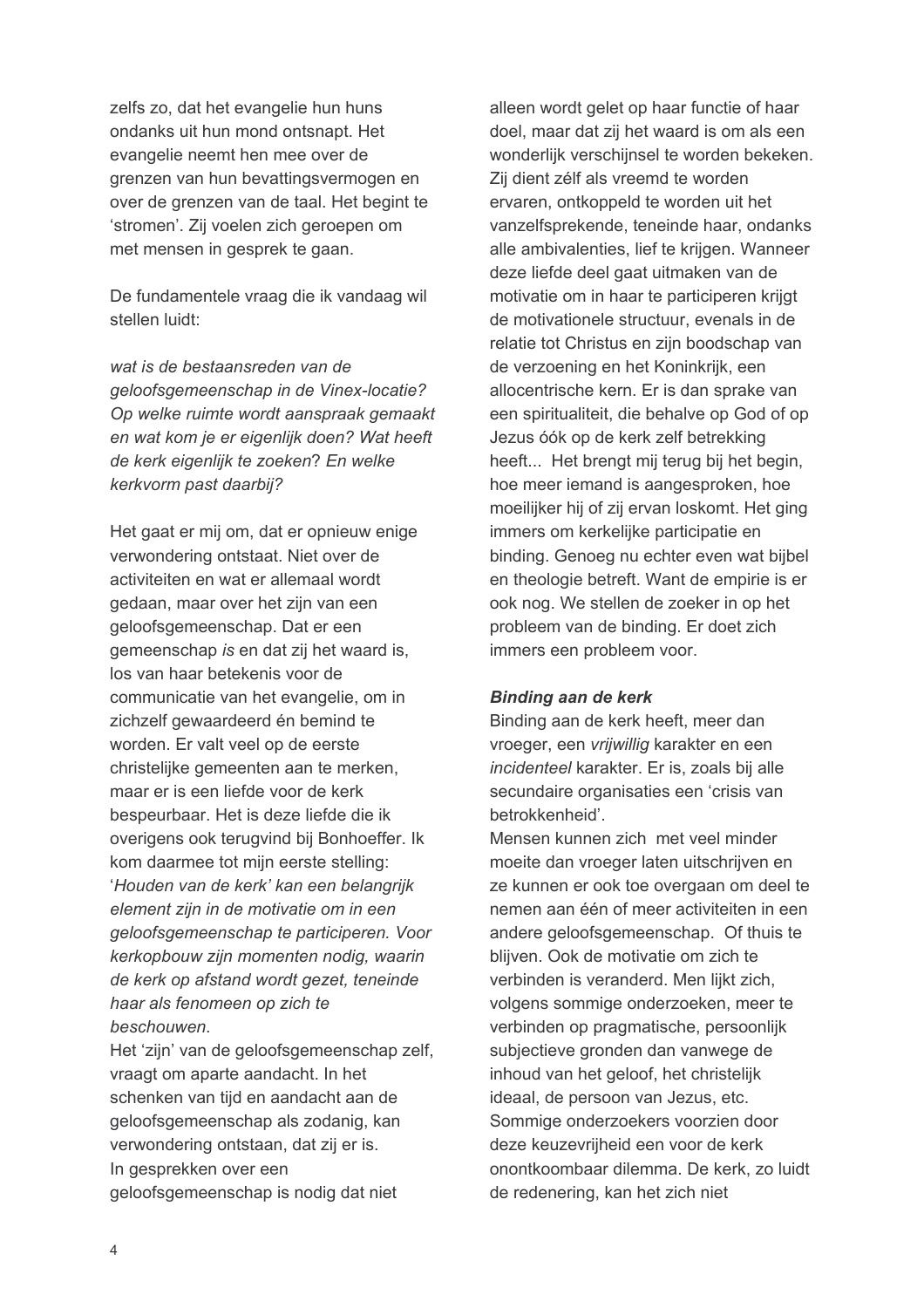veroorloven de persoonlijke behoeften van haar leden – en van degenen die de kerk verlaten - niet serieus te nemen. Er is immers een groeiend 'aanbod' van kerkelijke en niet-kerkelijke gemeenschappen, cursussen en instellingen. Stelt ze zich echter wel op deze behoeften in, dan dreigt ze haar specifiek godsdienstige inhoud te verliezen. Het huidige kerklid deelt in de alom tegenwoordige 'fast-food-religiositeit' en de kerk kan aan deze leden, volgens deze visie, haar boodschap van het evangelie niet meer kwijt.

Aan de andere kant zijn er onderzoeken die laten zien dat binding aan een kerk juist minder door pragmatische overwegingen wordt bepaald en meer door het eigen geloof en een gevoel erbij te horen. De geloofscommunicatie, in liturgie en preek, pastorale gesprekken en groepssamenkomsten, is voor betrokken leden van grote betekenis. Persoonlijke spiritualiteit en het belang dat mensen aan het onderhouden van het eigen geloof toekennen, hangen sterk samen met kerkelijke binding. Er is waarschijnlijk een sterke wisselwerking tussen het persoonlijk geloofsleven en de ervaringen met de kerk. Het geloof voedt de kerkelijke betrokkenheid en wordt erdoor gevoed. Het meest gekozen motief voor binding met de kerk is: samen het geloof beleven. Mensen binden zich eveneens aan een geloofsgemeenschap omdat ze deze ervaren als een ruimte om anderen te ontmoeten, als hulp bij levensvragen en omdat de kerk het hen mogelijk maakt om iets te betekenen voor een ander. Voor mensen met een *sterke* binding met de kerk zijn al deze motieven belangrijk. Mensen met een zwakke binding 'scoren laag' op deze motieven. Juist bij hen lijken pragmatische motieven te overheersen. De kerk is er voor de momenten waarop je haar nodig hebt.

Op grond van een analyse van de verscheidenheid aan motieven concluderen onderzoekers: 'Zonder een vorm van subiectieve toeëjgening en beleving van het geloof is de ontwikkeling naar een sterke binding met de kerk onwaarschijnlijk'. Ik neem de vrijheid om het om te draaien en kom daarmee tot mijn tweede stelling:

Binnenkerkeliike secularisatie, waarbii men participeert aan kerkelijke activiteiten zonder een doorleefd persoonlijk geloof, zal uiteindelijk leiden tot verzwakking van de binding en mogelijk tot een voorgoed afscheid van het christelijk geloof. Om de versterking van dat persoonlijk geloof zal het dus moeten gaan...

Wat zijn nu de mogelijke vormen voor een christelijke geloofsgemeenschap in een tijd van individualisering? Wanneer de maatschappij kan worden aangeduid als een 'flash-society', sociale bindingen en organisatorische verbanden precair zijn geworden en de binding aan de kerken met elke volgende generatie zwakker wordt, wat kunnen dan de scenario's zijn voor geloofsgemeenschappen in Vinexlocaties? Moeten kerken kleinschalige. kortstondige activiteiten aanbieden? Op het terrein van de spiritualiteit, van gemeenschap en dienst aan de samenleving? Of dienen ze te blijven streven naar een duurzame. Christusgetuigende gemeenschap?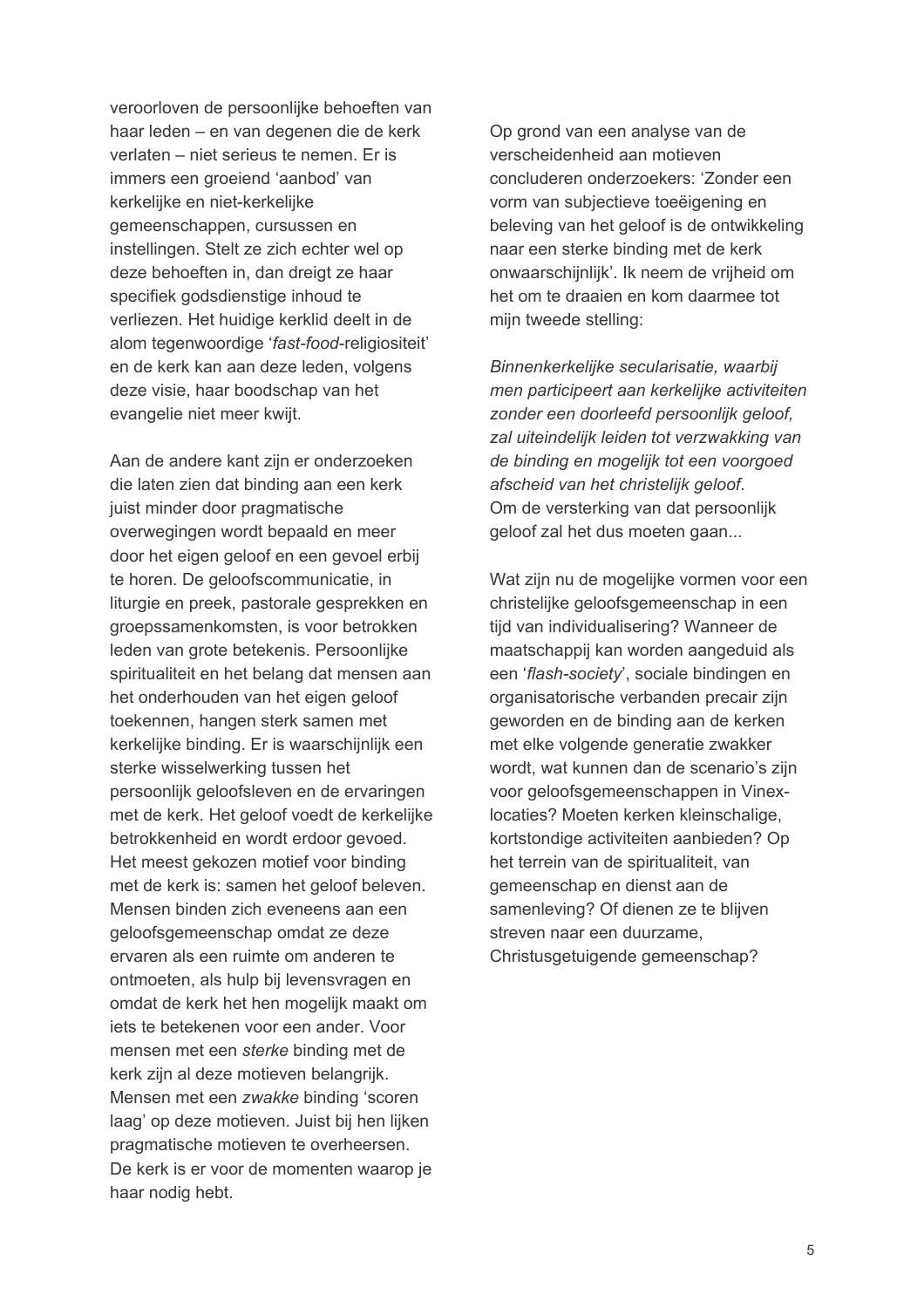### Drie modellen van christelijke qemeenschapsvorming

Ik wil drie opties schetsen, drie typen gemeenschapsvorming. Met bijbehorende metaforen, die aangeven hoe de ruimte die de kerk inneemt temidden van andere gemeenschappen, getypeerd wordt.

In het eerste model gaat het om een groeiende totale betrokkenheid van alle leden, totale toewijding aan God, aan Jezus, aan de Geest en aan elkaar. Haar metaforen zijn: de ark, het vangnet, de couveuse, het opvanghuis, de enclave of, wanneer de nadruk ligt op het opgeven van bepaalde vrijheden, het gehoorzamen aan de leiding en de pogingen van de leiding om de gemeenschap te 'vergrendelen': de burcht.

In het tweede model gaat het om de kernwoorden: openheid en pluriformiteit. Het gaat om een benadering waarin men de dubbelheid van de missionaire en de diaconale presentie van de kerk probeert te overstijgen met behulp van concepten als 'gastyriiheid' en 'pluraliteit'. De respons op de crisis van betrokkenheid is: graduele betrokkenheid, dat wil zeggen: een betrokken kern, die gemotiveerd is door het ideaal van de gastvrije kerk én een grote groep mensen die in meerdere of mindere mate incidenteel betrokken zijn: de gasten. De symbolen van dit model zijn; de ronde tafel, de herberg, de tent of het plein.

In het derde model gaat het om dienstbaarheid als een concept dat aangeeft begeleiding te willen geven aan mensen die daar behoefte aan hebben. De kerk is in deze visie een dienstverlenende instelling, een serviceinstituut, met één of twee beroepskrachten en een groepje vrijwilligers. Het antwoord op de crisis van betrokkenheid luidt: incidentele betrokkenheid. Zowel door gesprekken als door rituelen tracht men troost te bieden aan degenen die struikelen op de kruispunten van het

leven. Of mensen begeleiding te geven bij 'scharniermomenten' Voor deze diensten wordt betaald. Het is als met de offergaven. Het streven naar en de verwachting van een duurzame gemeenschap, een gemeenschap die de 'momenten van gemeenschap' in het voltrekken van het ritueel overstijgt, heeft de kerk in dit model losgelaten. De symbolen van dit model zijn: de servicebalie of de tempel.

### Het eerste model: totale betrokkenheid

Lidmaatschap is niet vrij van plichten. Wie lid is, moet beschikbaar zijn voor gemeenschapstaken en wordt actief gestimuleerd om andere mensen voor het evangelie te winnen. Leden krijgen het advies vriendschapsbanden te ontwikkelen binnen de geloofsgemeenschap en worden geacht deel te nemen aan kleine groepen, die tweewekelijks samenkomen. Ieder gemeentelid is in principe lid van een groep of kring. De leiding verlangt meer van de leden, naarmate het lidmaatschap langer duurt. Geloofsgemeenschappen van dit model kennen 'cirkels van toewijding' die mensen leiden van de 'rand' naar het 'centrum'. Eerst vraagt de leiding aan mensen om zich toe te wijden. vervolgens vraagt men om een 'grote en concrete' toewiiding. Als eenmaal de keuze voor deze gemeenschap is gemaakt dan komt het individu binnen in een gemeenschap die hem alles biedt. Het is zijn nieuwe familie. Hij ondervindt een onbegrensde solidariteit in al zijn behoeften en hij wordt uitgedaagd in al zijn talenten. Het integratieproces is er volledig op gericht om mensen te bereiken, binnen te halen en vast te houden, in wat genoemd wordt, een 'warme couveuse'. Een onderdompeling in samenzijn met Christus en elkaar. Ten opzichte van de maatschappij is deze gemeenschap deviant. Zij markeert scherp het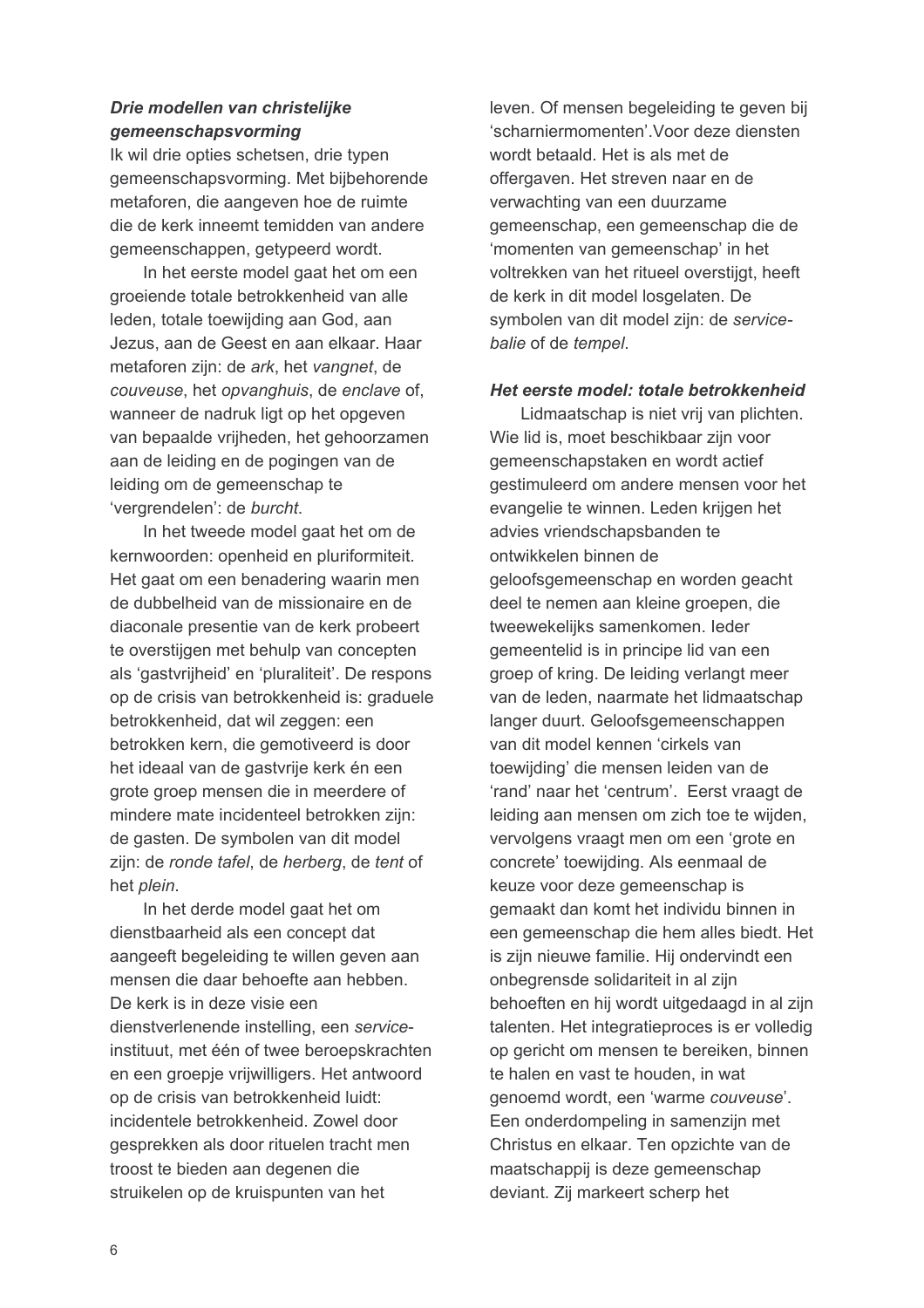onderscheid tussen 'wij' en 'zij'. De kanalen naar de buitenwereld staan wijdopen, maar het is een hele lange 'fuik'. Al spreekt men zelf liever van vangnet of hengel. De metafoor van het vissen is populair. Als ik het goed zie draait het in dit model vier keer om de letter 'b'. Het gaat er om mensen te bereiken, binnen te halen, te boeien en - voor het leven - te hinden

### Het tweede model: graduele betrokkenheid

In het tweede model wordt de vrijheid van mensen benadrukt om de groepen of gemeenschappen waartoe iemand wenst te behoren zelf te kiezen. Ontmoeting en gesprek vanuit de eigen identiteit wordt echter niet geschuwd.

Geloofsgemeenschappen binnen dit model, waarvan de contouren zichtbaar worden in de Verenigde Staten, in Groot-Brittannië. Duitsland en Nederland. verwelkomen betrokkenheid in verschillende gradaties. Variërend van toewijding aan het ideaal van de open kerk, tot deelname als incidentele gast aan een specifieke activiteit. Het verlangen, dat mensen actief zullen deelnemen door met elkaar mee te leven, hun geloof praktisch zullen uitoefenen door spiritualiteit en hulpverlening, is niet afwezig, maar op gasten wordt geen druk uitgeoefend.

Een geloofsgemeenschap van dit type kent een minimum aantal identiteitsmarkerende elementen. Deze zijn echter wel duidelijk zichtbaar. Pluraliteit in overtuigingen, ethische opvattingen, en vormen van spiritualiteit wordt erkend en gewaardeerd.

In de ene vorm van open kerk-zijn ligt het accent op gastyrijheid vanuit een diaconaal perspectief, in de tweede op het scheppen van gemeenschap, in de derde op het vinden van een gastyrije liturgie.

Metaforen die dit model typeren zijn de ronde tafel, de herberg, de tent of het plein. Gastvrijheid, openheid, gemeenschap, presentie, ontmoeting met God en elkaar, en het 'scheppen van ruimte' worden gezien als doelstellingen in zichzelf. In de gast kan God verschijnen. Het gaat de geloofsgemeenschap nadrukkelijk niet om kerkgroei, 'mensen winnen' of bekering. Al wil men de hoop waaruit men leeft wel met anderen delen. De leden van de geloofsgemeenschap laten zichzelf zien. Gastyrouwen- en heren personifiëren de centrale waarden van hun gemeenschap. Ze dringen niet aan, maar willen ruimte scheppen voor gesprekken, waarvoor wederkerigheid en respect kenmerkend is. Wie participeert wordt geacht zich – geleidelijk – te verbinden met 'de zaak van het evangelie', waarbij ook de gastheer en gastvrouw zich moeten afvragen wat zij zelf als het erop aankomt nu eigenlijk geloven. De pastor geldt in dit model als de inspirerende coach of de gids, die 'gegrepen is door het visioen van de open, gastvrije kerk', voorkeur heeft voor ontdekkende vragen, en het verhaal stelt boven het betoog.

De geloofsgemeenschap probeert op een 'herkenbare' en 'bescheiden' manier aanwezig te zijn. Men wil graag een bijdrage leveren aan gemeenschapsvorming in de wijk. Er is een openheid om plaatselijke partners te vinden, te leren van de ervaringen van anderen. Kernmomenten van ontmoeting liggen vooral bij maaltijden, bij het

uitwisselen van verhalen, maar ook bij feesten en vieringen. Bij de laatste wordt het experiment bewust gezocht en er is een grote openheid voor elementen uit andere denominaties of zelfs religieuze tradities. Een viering als de Thomasviering bijvoorbeeld, past bij dit model. Kerken worden gezien als open communicatieve milieus, waarin ruimte wordt geschapen voor de dienst, de gemeenschap en het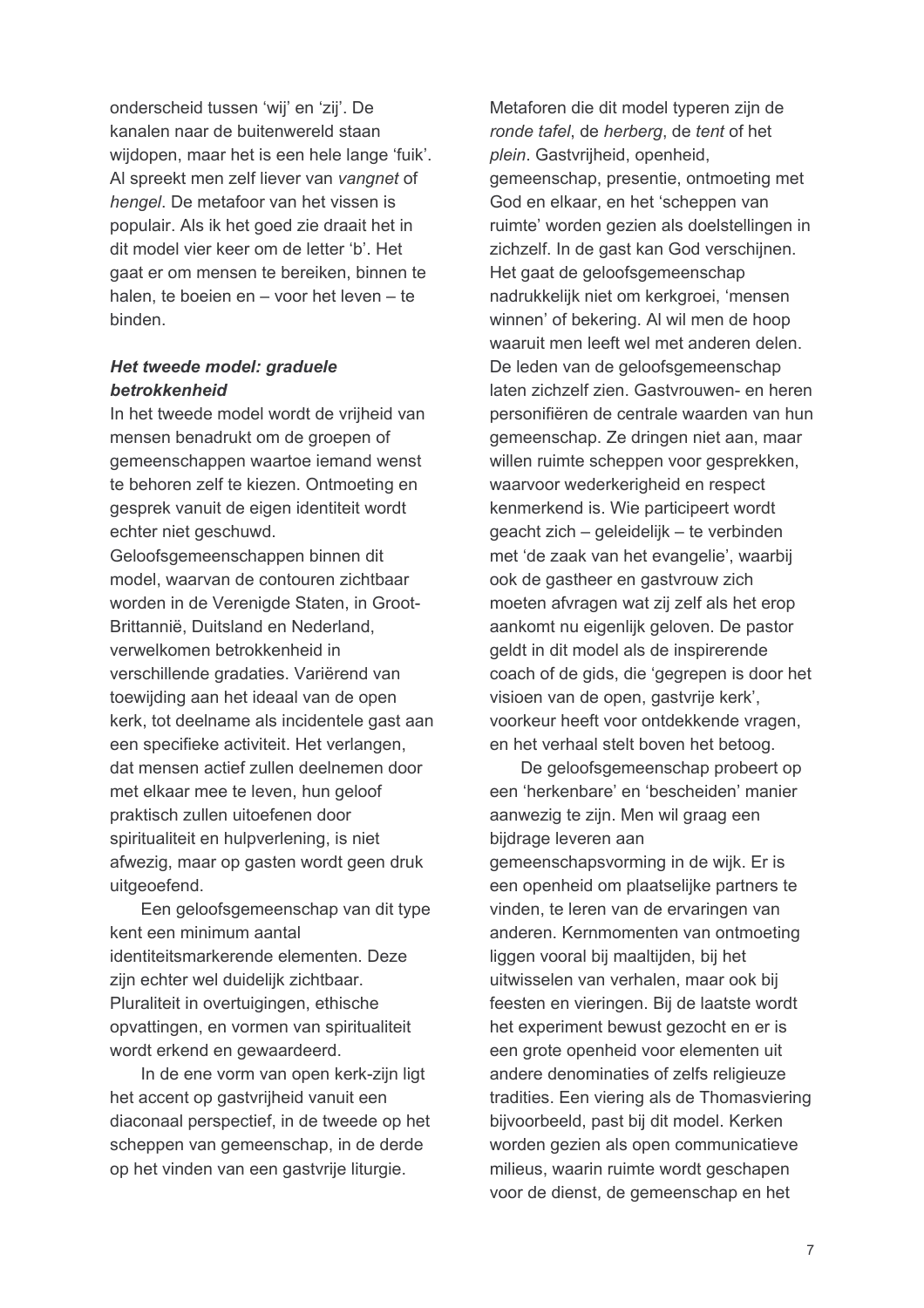zoeken van de omgang met God. In deze drie dimensies vinden, door openingen voor 'waarom-vragen' en 'waartoe-vragen' te bieden, leerprocessen plaats. Als ik het goed zie draait het in dit model drie keer om de letter 'o': openheid, ongedwongenheid en ontmoeting met God en met elkaar

### Het derde model: incidentele betrokkenheid

Houdt de open kerk nog vast aan onderscheiden rollen of posities, met onderscheiden verwachtingen, al naar gelang men lid (potentieel gastyrouw of heer) is, vriend (die een tussenpositie inneemt) of gast. -- en dus aan graduele betrokkenheid - in het derde model wordt de individualistische stijl van geloven, die past bij een hooggedifferentieerde en pluralistische maatschappij, volledig geaccepteerd. De bindende kracht van de zondagse kerkdienst of de viering, het theologische integratiecentrum voor kerkopbouw beschouwt men in dit model als niet adequaat om een langdurige belangstelling en regelmatig kerkbezoek teweeg te brengen. Maar sceptisch is men ook ten opzichte van de (duurzaam) bindende kracht van de andere vormen van interactie in een geloofsgemeenschap. Uitgangspunt in dit model is de afstandelijke, losse en gedistantieerde houding die veel van de leden innemen ten opzichte van alle pogingen om hen erbij te betrekken. Afstand ten opzichte van het instituut kerk zal, zegt dit model, de dominante stijl van geloven worden. Mensen hebben een Batrelatie met de kerk. Het zal 'believing apart zijn, en soms 'together'.

Hoe ziet dit model er dan uit? De kerk vindt volgens de woordvoerders van dit type haar meest stabiele expressie waar zij verbonden kan worden met de behoeften en problemen die horen bij de

persoonlijke biografie, die opkomen op de kruispunten van het leven. Zij heeft vooral toekomst in haar priesterlijk-ambtelijke handelen. Verschillende levenservaringen en verschillende sociale ervaringen worden serieus genomen en het zijn de verwachtingen die mensen hebben die de basis vormen voor wat de kerk in dit model aanbiedt. En dat aanbod bestaat vooral uit rituelen, symbolen en levensbegeleiding.

Goedbeschouwd is het streven naar gemeenschapsvorming niet helemaal afwezig, maar er wordt afgezien van een revitalisering van de duurzame gemeenschap. De geloofsgemeenschap wordt niet langer beschouwd als een 'lichaam', met leden. lidmaatschapsvereisten en een aanbod voor de leden. Er is ook geen gradueel

onderscheid naar rol of positie. Men laat het verlangen naar betrokkenheid en actieve participatie van leden los. Dat model is, stelt men, in verval. Een geloofsgemeenschap wordt niet primair geconstitueerd door de formele vereisten van een institutionele infrastructuur van kerklidmaatschap. Maar door incidentele participatie aan het sociale en religieuze leven binnen (en buiten) haar muren.

Wat georganiseerd wordt heeft niet tot doel leden te mobiliseren. In dit type kerk wordt een open aanbod gedaan. Men maakt pelgrimages mogelijk voor belangstellenden, naar Taizé, of naar Lourdes. Er worden kloosterweekends georganiseerd, er is altijd een stiltekapel of een gedachtenismuur en de rites de passages worden met grote zorgvuldigheid vormgegeven, waarbij deze sterk worden gepersonaliseerd. De leiding zoekt naar een pastoraal en liturgisch aanbod, bijvoorbeeld om mensen in rouw te begeleiden of om mensen die naar een zegen verlangen ter wille te zijn. De vraag luidt telkens: hoe vinden we nieuwe rituelen en symbolen om tegemoet te komen aan datgene waaraan mensen in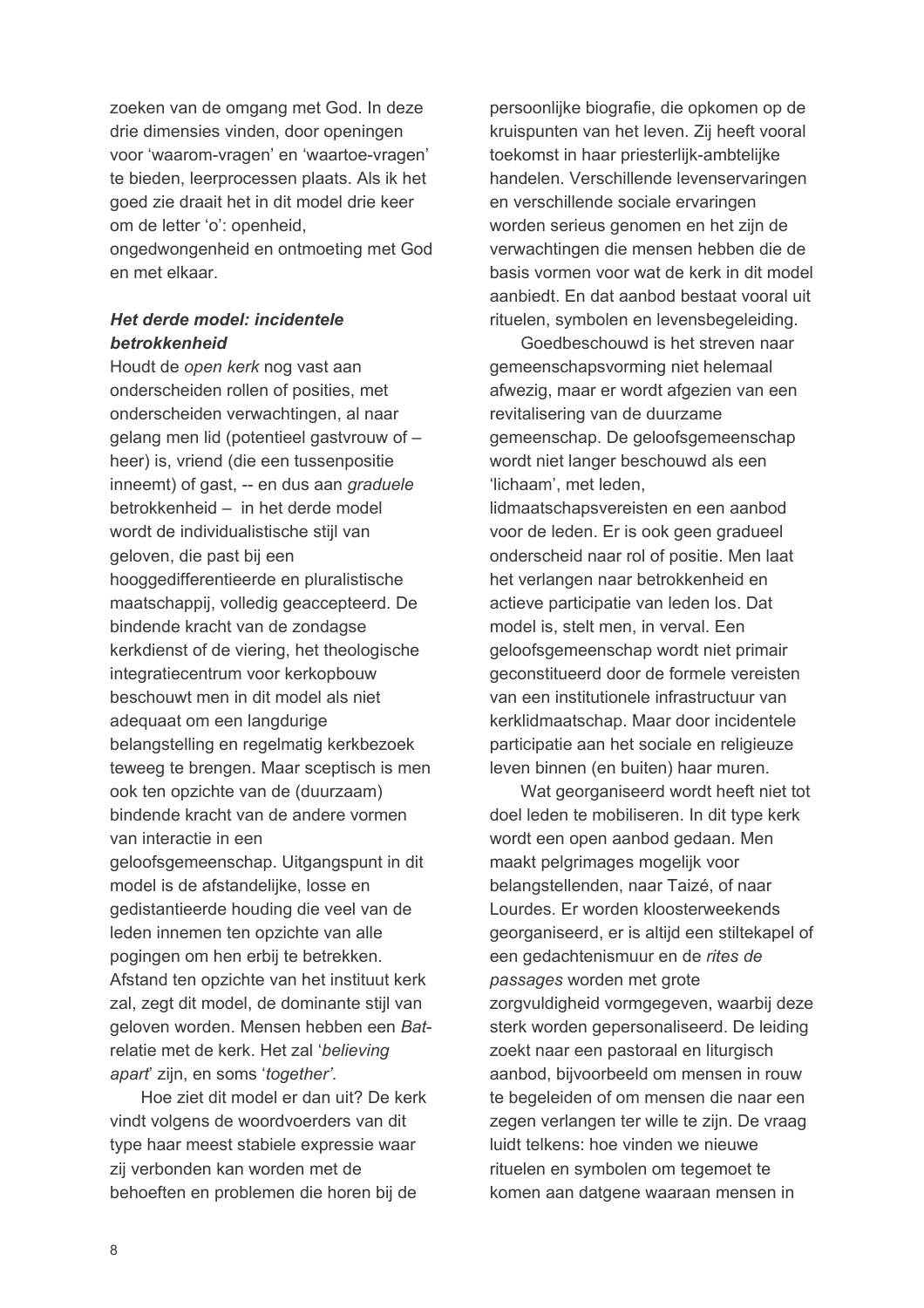onze plaatselijke context behoefte hebben? Kunnen we mensen een spirituele tempel bieden, een 'tempel van de Geest'?. Het gaat om het creëren van een heilige ruimte, waarin verschillende 'nissen' zijn, sociale ruimtes waar mensen incidenteel, naar de behoefte en de gelegenheid, God kunnen ontmoeten. De kerk wordt gezien als een ruimte voor helende ontmoeting met God, voor hen die door het leven verwond zijn geraakt of zoeken naar spirituele vormgeving.

In het open-kerkmodel vinden we deze opvattingen en dit aanbod ook terug. Het streven naar een duurzame gemeenschap wordt in dit model echter niet opgegeven. Om de herberg te onderhouden en haar voortbestaan te garanderen is een kerngeloofsgemeenschap van gastvrouwen en -heren nodig, die leeft van dat inspirerende ideaal. Het is ook de reden waarom er van drie, of misschien wel vier ('gastvrouwen en gastheren, leden, vrienden en gasten') gelijkwaardige categorieën wordt gesproken. De gemeenschapsvorm in het model van het service-instituut of de tempel lijkt sterk

op wat de cultureel antropoloog Turner communitas noemde. Een hoogst tijdelijke, momentane vorm van gemeenschappelijkheid, vooral op het gevoelsmatige, affectieve niveau, niet met betrekking tot de overtuigingen. Er wordt dus wel naar gemeenschap gestreefd, maar deze ontstaat tijdens de voltrekking van het ritueel (de begrafenis, de gedachtenisbijeenkomst, de zegening, de stille tocht, de pelgrimage) en valt daarna weer uit elkaar. Het is hevig en intens, maar telkens kortstondig.

Elke doelgerichte druk om een face-toface gemeenschap te vormen op het fundament van een vaste plaats, wordt gezien als oorzaak van desintegratie: dan komen mensen ook niet meer voor het ritueel. Men beschouwt de druk, die meekomt met het institutionele

lidmaatschap als vervreemdend en niet langer passend bij mensen, die zich hooquit incidenteel en kortstondig wensen te binden.

#### Vragen bij de drie modellen

Het probleem van de eerste vorm ligt in de 'oplossing' van de spanningsverhouding 'binding, betrokkenheid' versus 'vrijheid' ten gunste van de eerste en ten koste van de laatste. De vraag is of het houdbaar is om van kerken een stronghold te maken van maken van permanentie, continuïteit en stabiliteit. Een gemeenschap waarin iedereen het met elkaar eens is blijft fragiel. Uiteindelijk zal het nodig blijken om deze te verdedigen en te fortificeren.

Het probleem van de tweede vorm lijkt te zijn, dat het moeilijk is om de spanningsverhouding vast te houden tussen de wens en de noodzaak tot binding aan één gemeenschap (de 'herberg') en de vrijheid om het elders te zoeken of slechts aan een enkele activiteit mee te doen. Om aan beide polen recht te doen. Het accentueren van vrijheid is uiteindelijk fataal voor het voortbestaan van de geloofsgemeenschap zelf. Het benadrukken van de noodzaak tot binding aan het ideaal van de gastvrije kerk kan (potentiële) gastheren en -vrouwen echter overvragen. Wanneer anderzijds, juist om in het spanningsveld te blijven staan, alle nadruk wordt gelegd op het gesprek, het samen zoeken en samen leren, komt de vraag op of een christelijke geloofsgemeenschap niet sterker dan ooit uit moet gaan van een - in Christus geschonken identiteit. Dreigt zij in het zicht van de pluraliteit, die ook gegeven is met een gelijkwaardige en wederkerige verhouding van de verschillende categorieën in de geloofsgemeenschap. anders haar identiteit niet te verliezen? In de derde vorm wordt betrokkenheid bij en zelfs de vorming van een duurzame